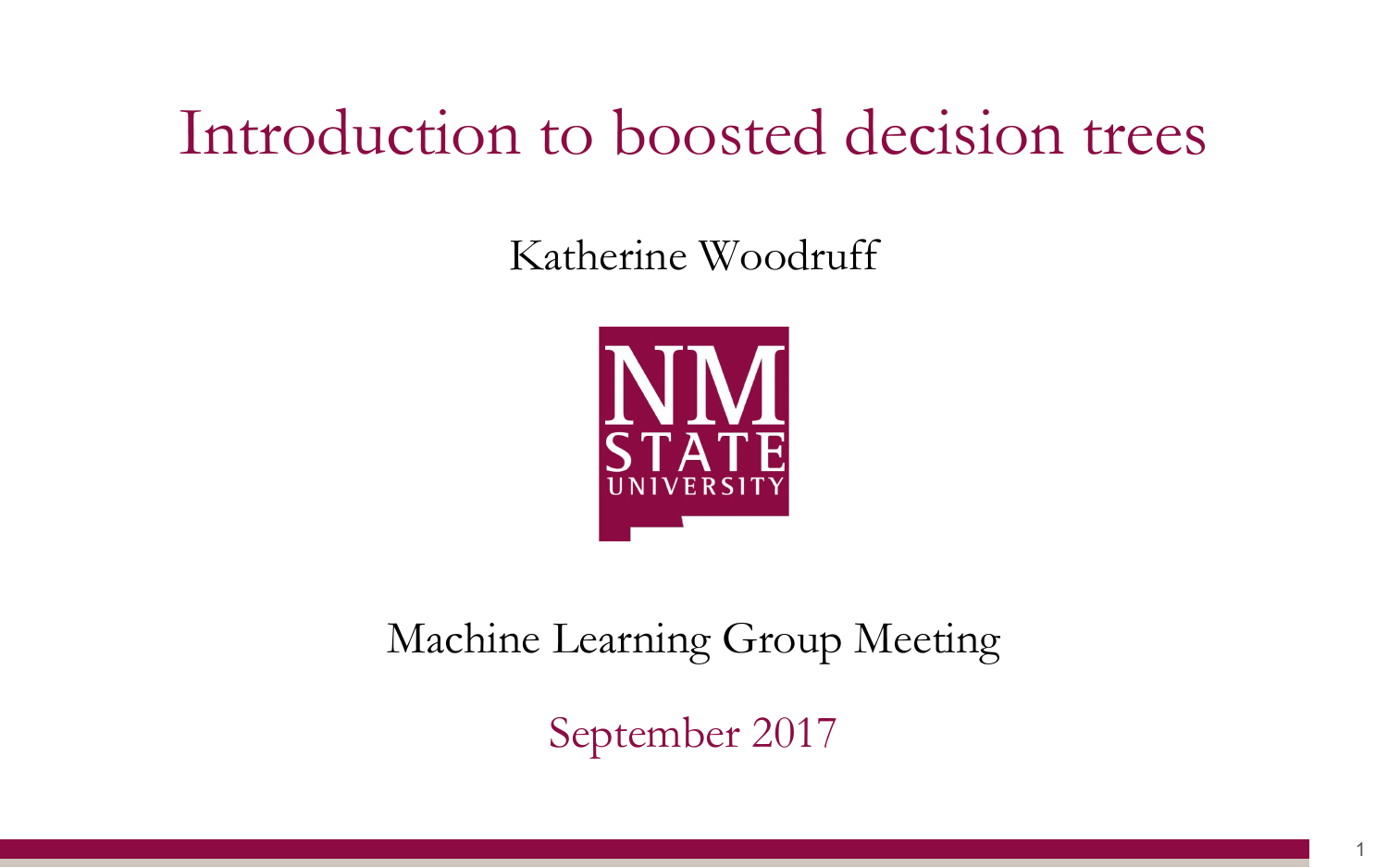### Outline

### 1. Intro to BDTs

- Decision trees
- Boosting
- Gradient boosting
- 2. When and how to use them
	- Common hyperparameters
	- Pros and cons
- 3. Hands-on tutorial
	- Uses xgboost library (python API)
	- See next slide

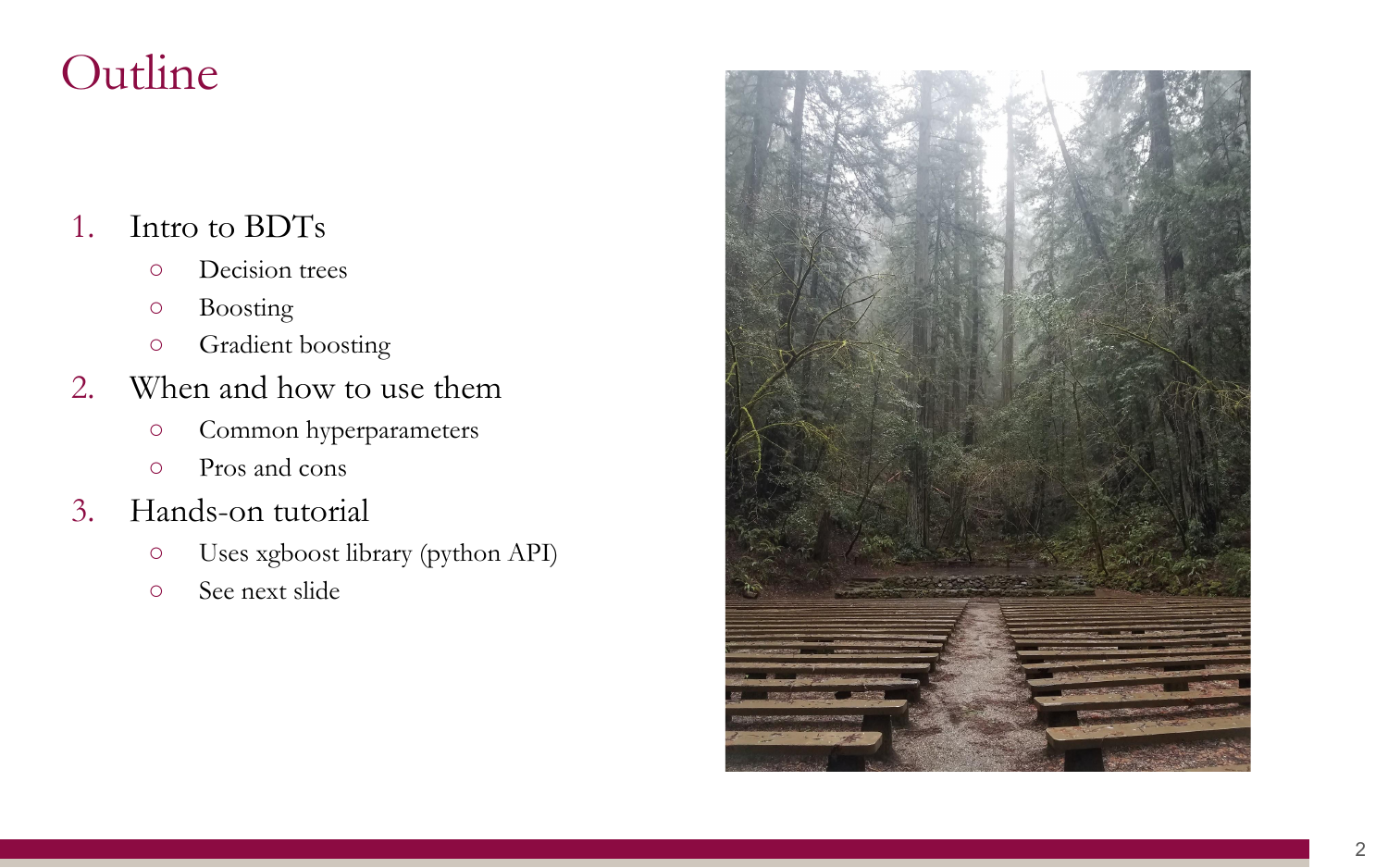### Before we start...

There are three options for following along: The hands-on tutorial is in <u>Jupyter notebook</u> form and uses the <u>XGBoost python API</u>.

- 1. Download the notebook from github and run it
	- You need Jupyter notebook, numpy, matplotlib, pandas installed
	- git clone<https://github.com/k-woodruff/bdt-tutorial>
	- $\circ$  The data used in the tutorial is included in the repository (only  $\sim$ 2MB)
	- Then just [install xgboost](http://xgboost.readthedocs.io/en/latest/build.html) (instructions are also in the notebook)
- 2. Copy the code from the notebook
	- If you don't have Jupyter, but do have numpy, matplotlib, and pandas
	- Can install xgboost and copy the code directly from the notebook and execute it in an ipython session
	- o [https://github.com/k-woodruff/bdt-tutorial/blob/master/bdt\\_tutorial.ipynb](https://github.com/k-woodruff/bdt-tutorial/blob/master/bdt_tutorial.ipynb)
	- <sup>o</sup> Can download the data here:<https://github.com/k-woodruff/bdt-tutorial/tree/master/data>
- 3. Just observe
	- If you don't have and don't want to install the python packages
	- You can follow along by eye from the link in option 2

If you want to do 1 or 2 you should start the xgboost installation now.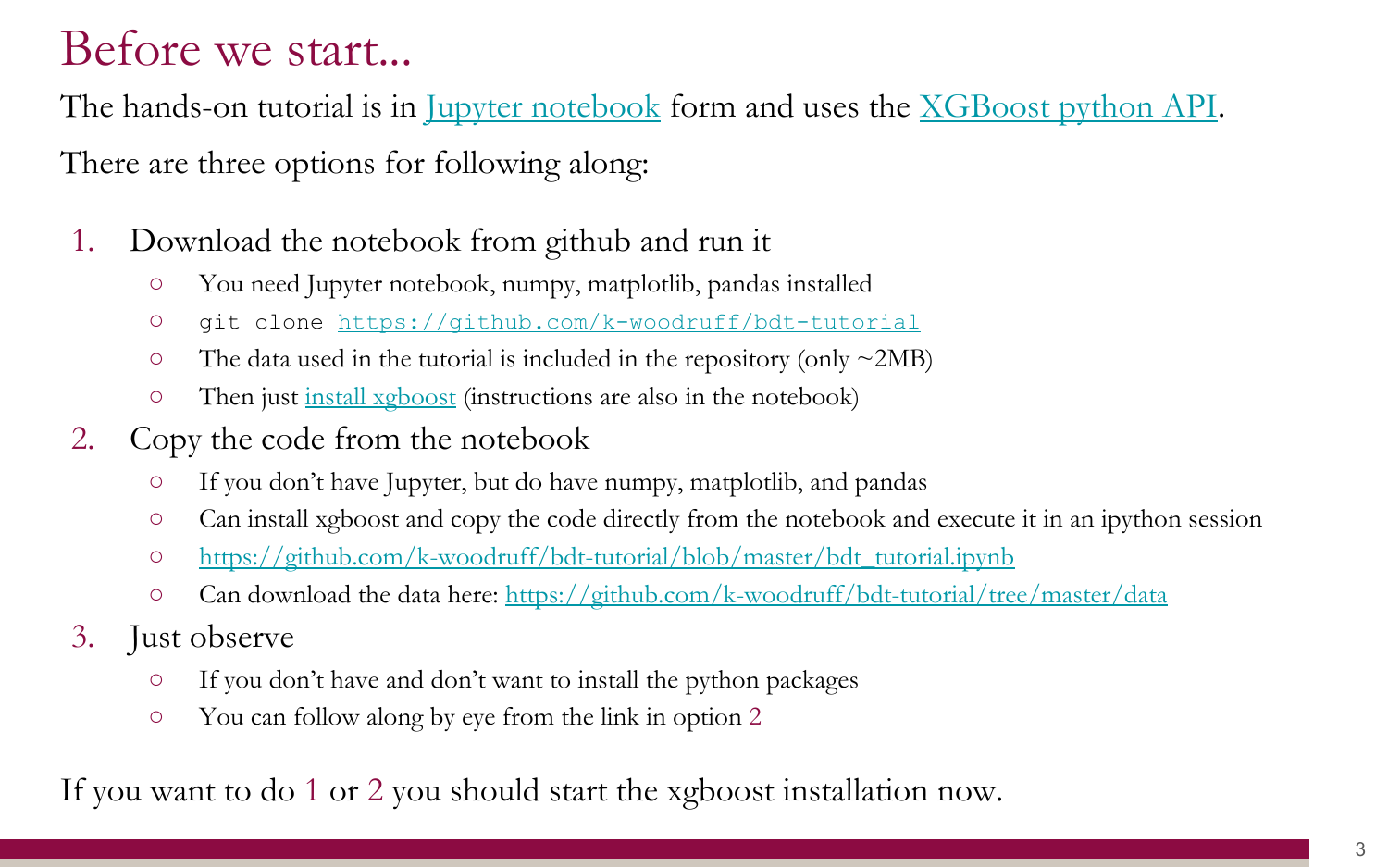# Decision/regression trees

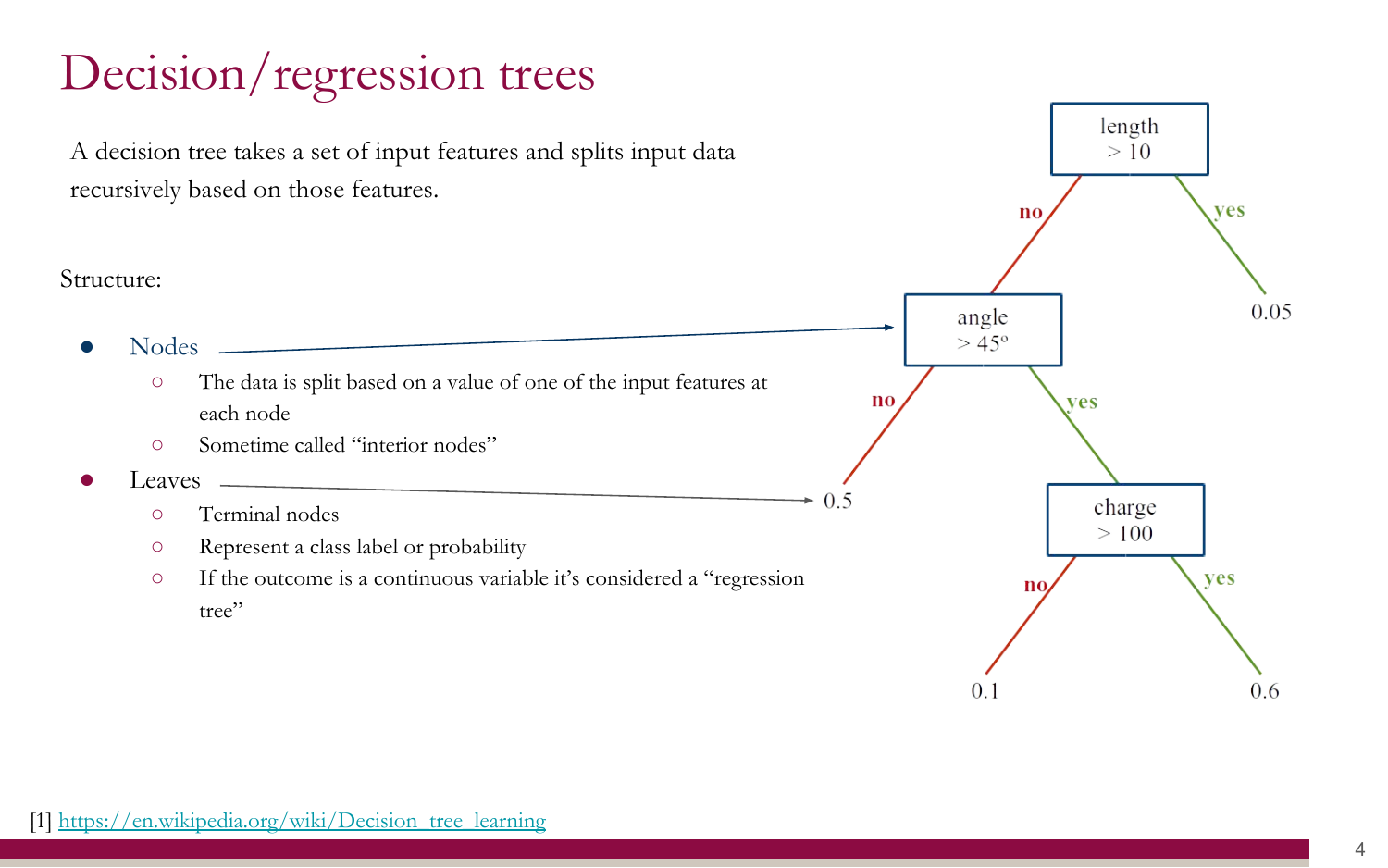## Decision/regression trees

A decision tree takes a set of input features and splits input data recursively based on those features.

#### Learning:

- Each split at a node is chosen to maximize information gain or minimize entropy
	- Information gain is the difference in entropy before and after the potential split
	- $\circ$  Entropy is max for a 50/50 split and min for a 1/0 split
- The splits are created recursively
	- The process is repeated until some stop condition is met
	- Ex: depth of tree, no more information gain, etc...

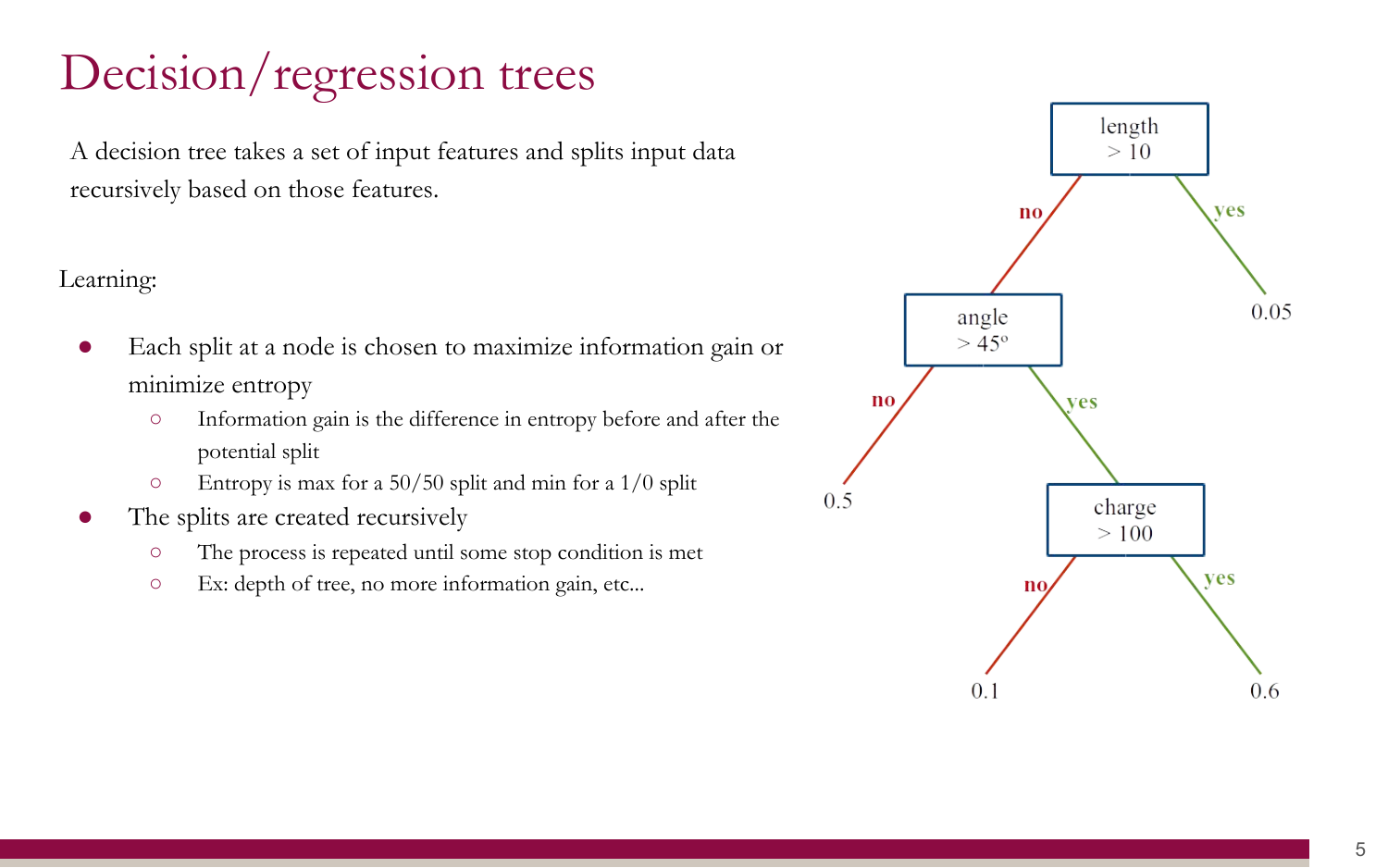## Tree boosting

Boosting is a method of combining many weak learners (trees) into a strong classifier.

Usually:

- Each tree is created iteratively
- The tree's output  $(h(x))$  is given a weight  $(w)$  relative to its accuracy
- The ensemble output is the weighted sum:

 $\hat{y}(x) = \sum_t w_t h_t(x)$ 

- After each iteration each data sample is given a weight based on its misclassification
	- The more often a data sample is misclassified, the more important it becomes
- The goal is to minimize an objective function

$$
O(x) = \sum_i l(\hat{y}_i, y_i) + \sum_t \Omega(f_t)
$$

 $\circ$   $l(\hat{y}_i, y_i)$  is the loss function --- the distance between the truth and the prediction of the *i*th sample  $\Omega(f_t)$  is the regularization function --- it penalizes the complexity of the *t*th tree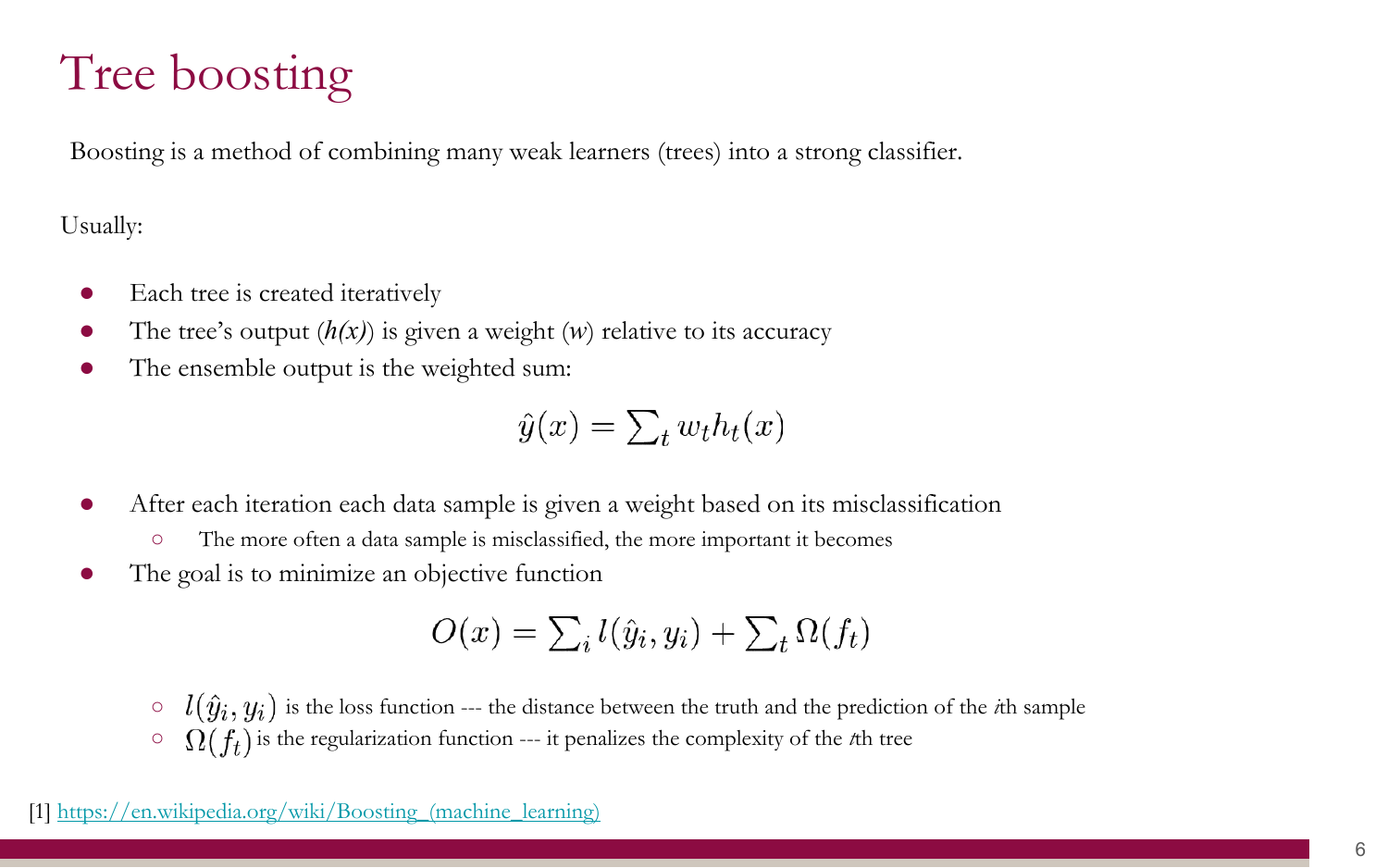# Types of boosting

There are many different ways of iteratively adding learners to minimize a loss function.

Some of the most common:

- AdaBoost
	- "Adaptive Boosting"
	- One of the originals
	- o Freund and Schapire:<http://www.sciencedirect.com/science/article/pii/S002200009791504X>
- **Gradient Boosting** 
	- Uses gradient descent to create new learners
	- The loss function is differentiable
	- Friedman: <https://statweb.stanford.edu/~jhf/ftp/trebst.pdf>
- XGBoost
	- "eXtreme Gradient Boosting"
	- Type of gradient boosting
	- Has become very popular in data science competitions
	- Chen and Guestrin: <https://arxiv.org/abs/1603.02754>

[1] [https://en.wikipedia.org/wiki/Gradient\\_boosting#Gradient\\_tree\\_boosting](https://en.wikipedia.org/wiki/Gradient_boosting#Gradient_tree_boosting)

[2]<https://www.analyticsvidhya.com/blog/2015/11/quick-introduction-boosting-algorithms-machine-learning/>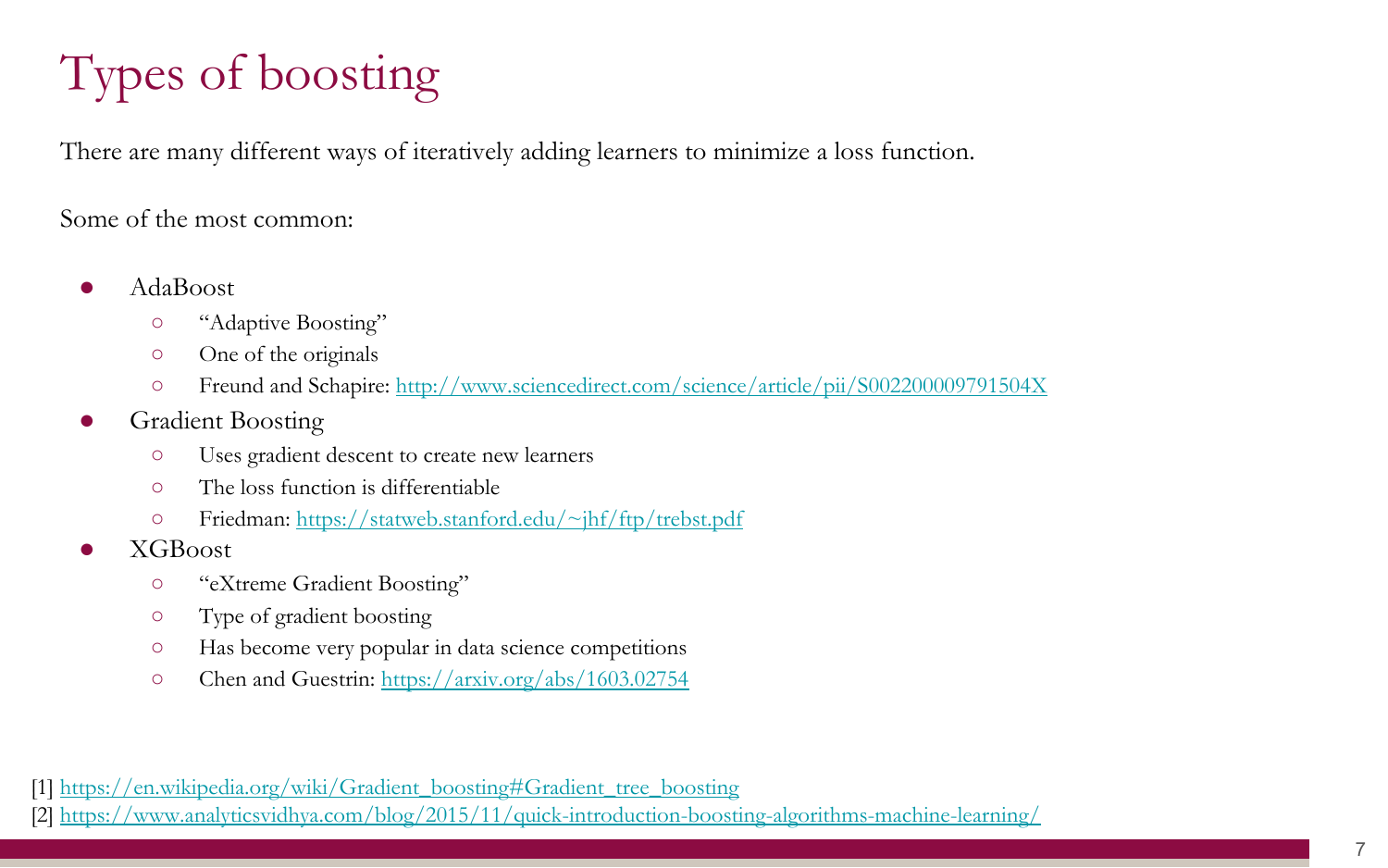# Tunable parameters

#### Common **tree parameters**:

These parameters define the end condition for building a new tree. They are usually tuned to increase accuracy and prevent overfitting.

- Max. depth: how tall a tree can grow
	- Usually want < 10
	- Sometimes defined by number of leaves
- Max. features: how many features can be used to build a given tree
	- Features are randomly selected from total set
	- The tree doesn't have to use all of the available features
- Min. samples per leaf: how many samples are required to make a new leaf
	- $\circ$  Usually want < 1% of data
	- Sometimes defined by samples per split

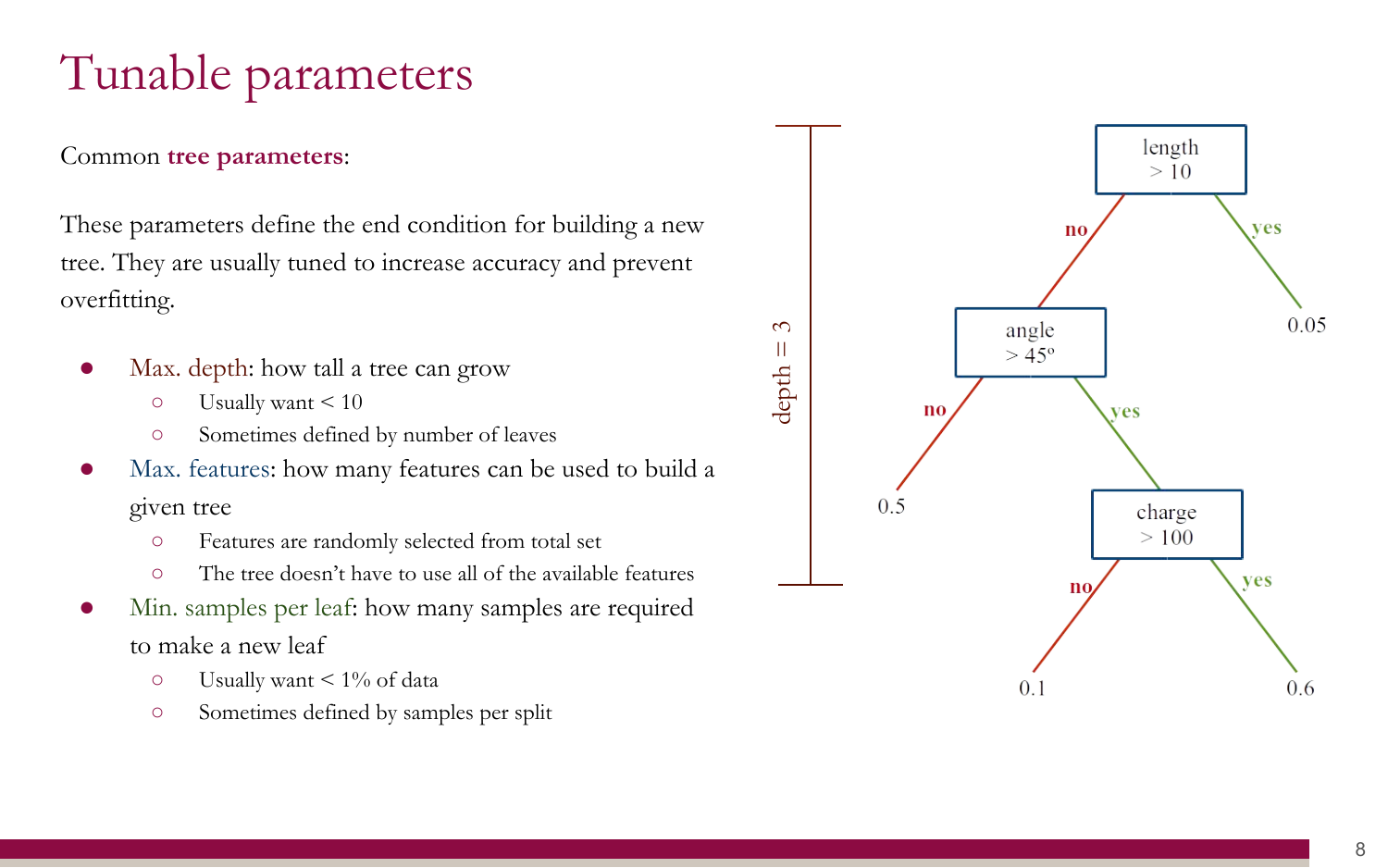# Tunable parameters

### Common **boosting parameters**:

- Loss function: How to define the distance between the truth and the prediction
	- Use binary logistic when you have two classes
- Learning rate: how much to adjust data weights after each iteration
	- Smaller is better but slower
	- Somewhere around 0.1
- Subsample size: How many samples to train each new tree
	- Data samples are randomly selected each iteration
- Number of trees: How many total trees to create
	- This is the same as the number of iterations
	- Usually more is better, but could lead to overfitting







[1] <https://www.analyticsvidhya.com/blog/2016/02/complete-guide-parameter-tuning-gradient-boosting-gbm-python/>

iterations

iterations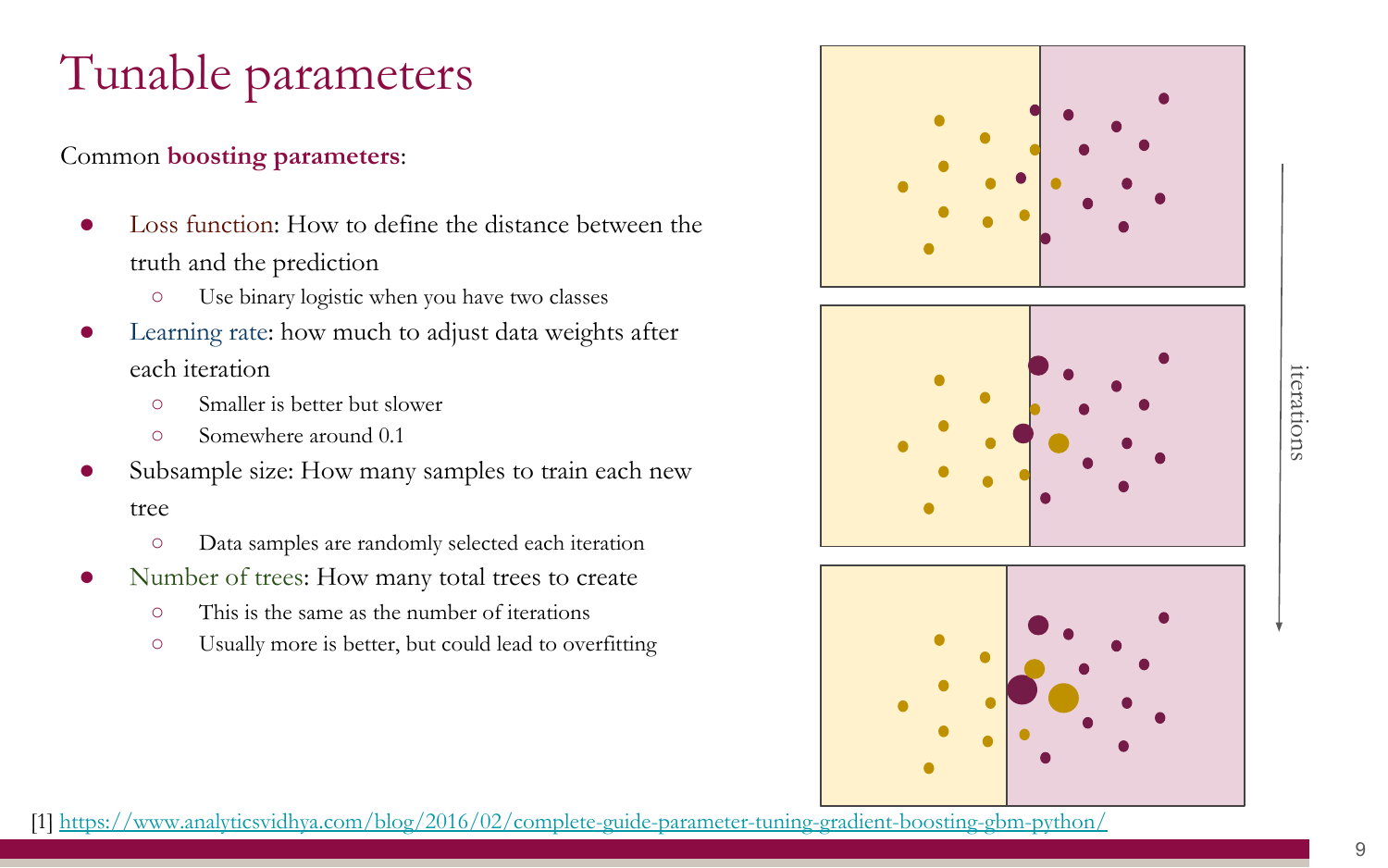# Pros and cons of using boosted trees

Benefits:

#### **Fast**

- Both training and prediction is fast
- Easy to tune
- Not sensitive to scale
	- The features can be a mix of categorical and continuous data
- Good performance
	- Training on the residuals gives very good accuracy
- Lots of available software
	- Boosted tree algorithms are very commonly used
	- There is a lot of well supported, well tested software available.

Problems:

- Sensitive to overfitting and noise
	- Should always crossvalidate!
	- Modern software libraries have tools to avoid overfitting